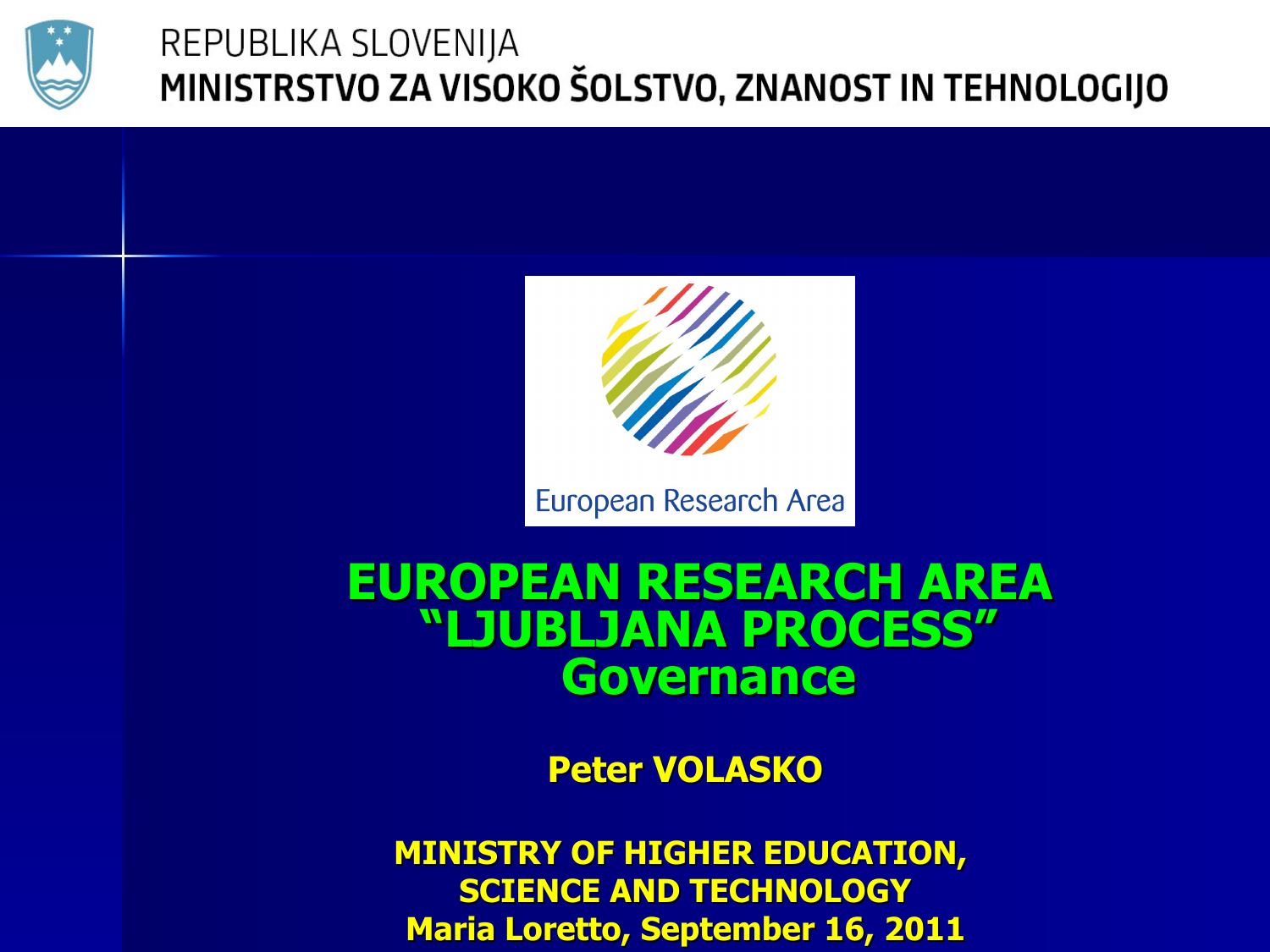



*What could bring the highest European added value ? What can we expect from the Commission?*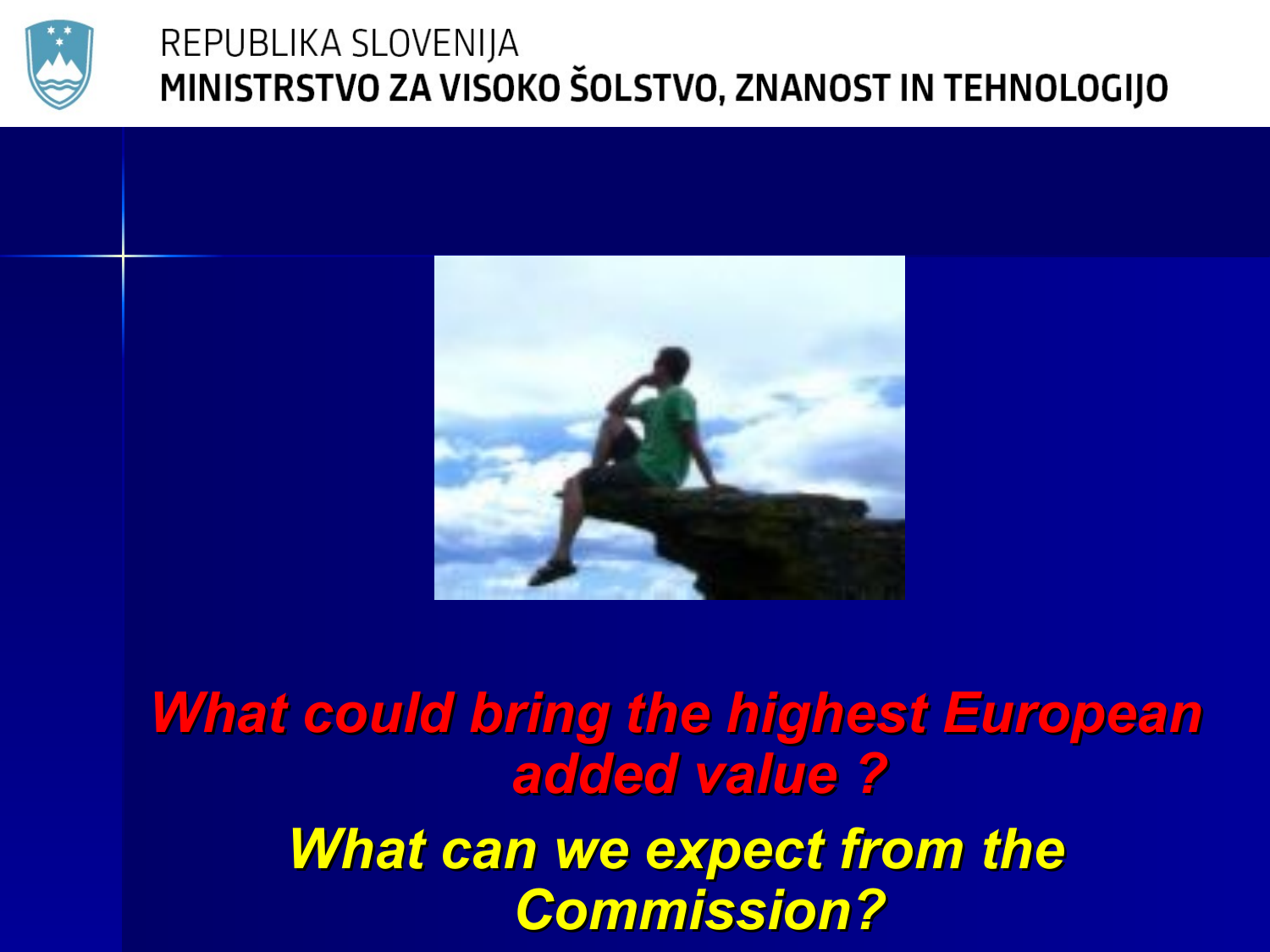

# **Why Ljubljana Process ?**

- **After extensive consultations on the Green Paper on ERA**
- **A new and fresh energy and commitment among Member States and EU institutions to fully realise ERA have been born**
- **This energy has manifested in a high level of engagement, a multitude of new ideas and a drive for change from all stakeholders**
- **The Slovenian Presidency was convinced that this momentum needed to be channelled into a process**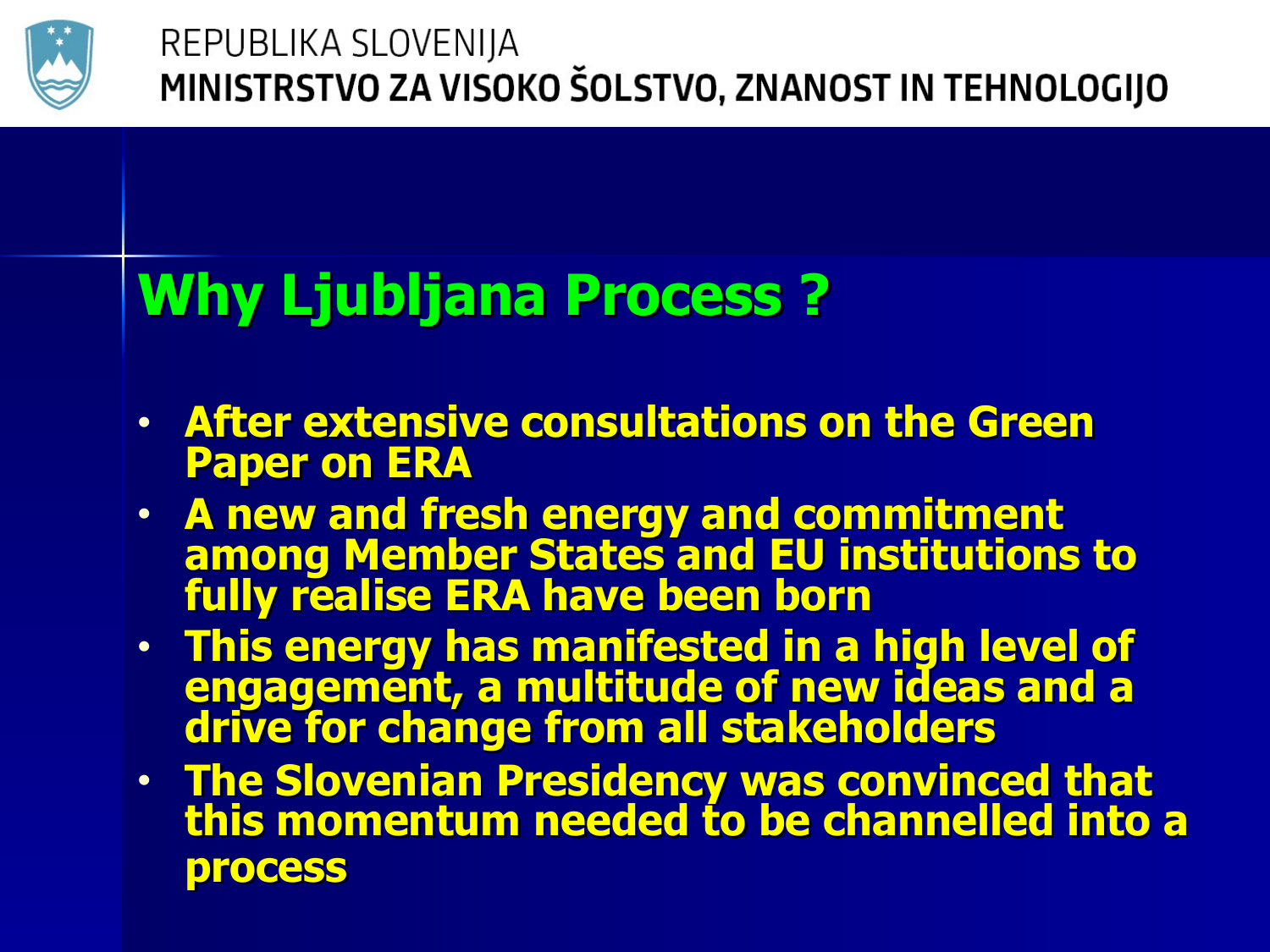

# **What is Ljubljana Process ?**

- **A commitment of Member States and the EU institutions to the full realisation of the ERA through partnership (Slovenia)**
- **A common vision for the ERA (France)**
- **The roadmap and action plan towards realising the ERA vision (Czech Republic)**
- **Better Governance of the ERA (Sweden)**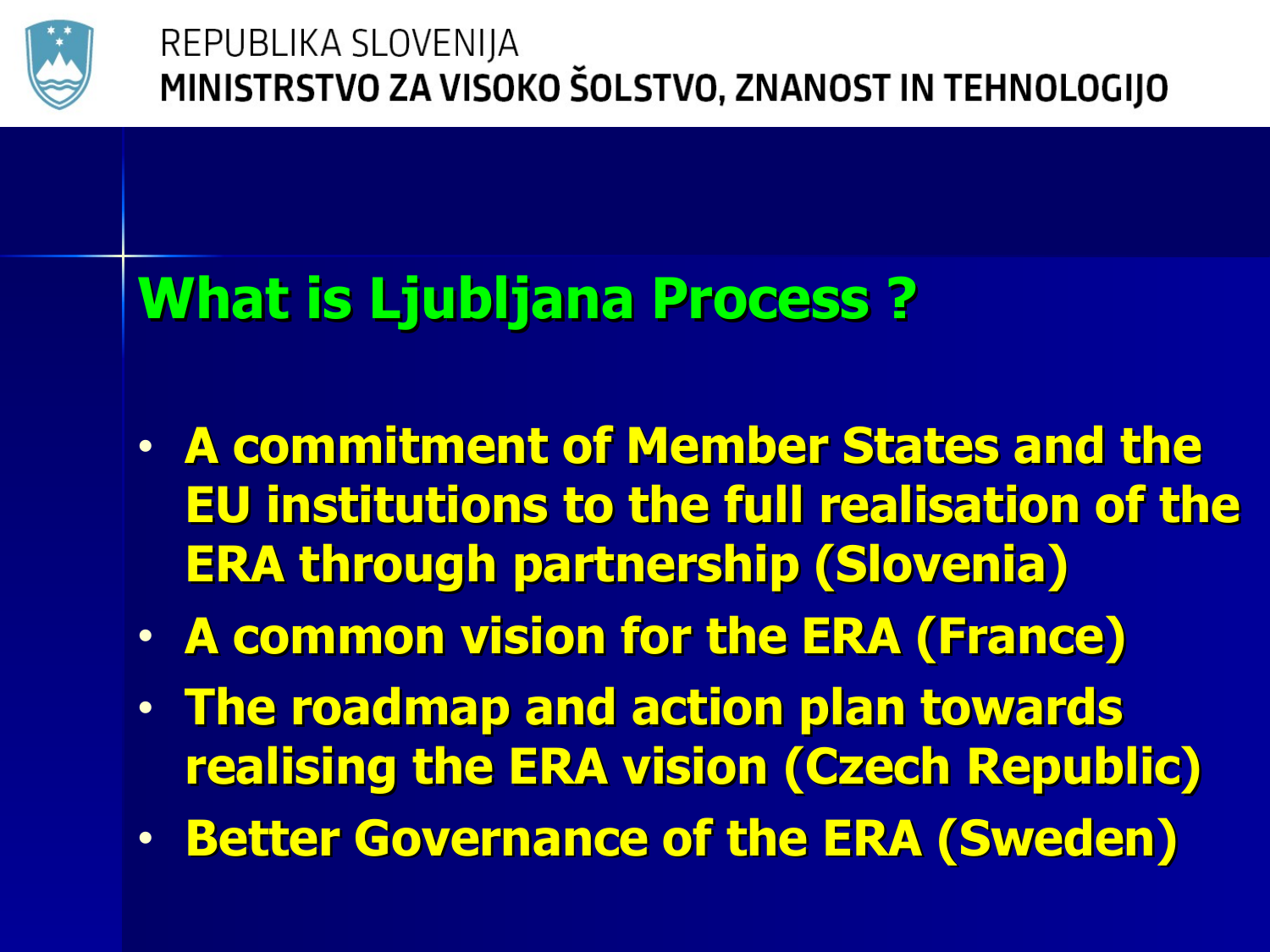

## **COMPET in May 2008 has recognized the following:**

- **ERA is an engine for driving the competitiveness of Europe**
- **Europe needs to develop a common vision and effective governance of the European Research Area (ERA)**
- **This is an excellent way to improve the coherence and synergy among several good initiatives already launched at national and EU levels**
- **This is an excellent way how a globally competitive, knowledge-based and innovative Europe can be created**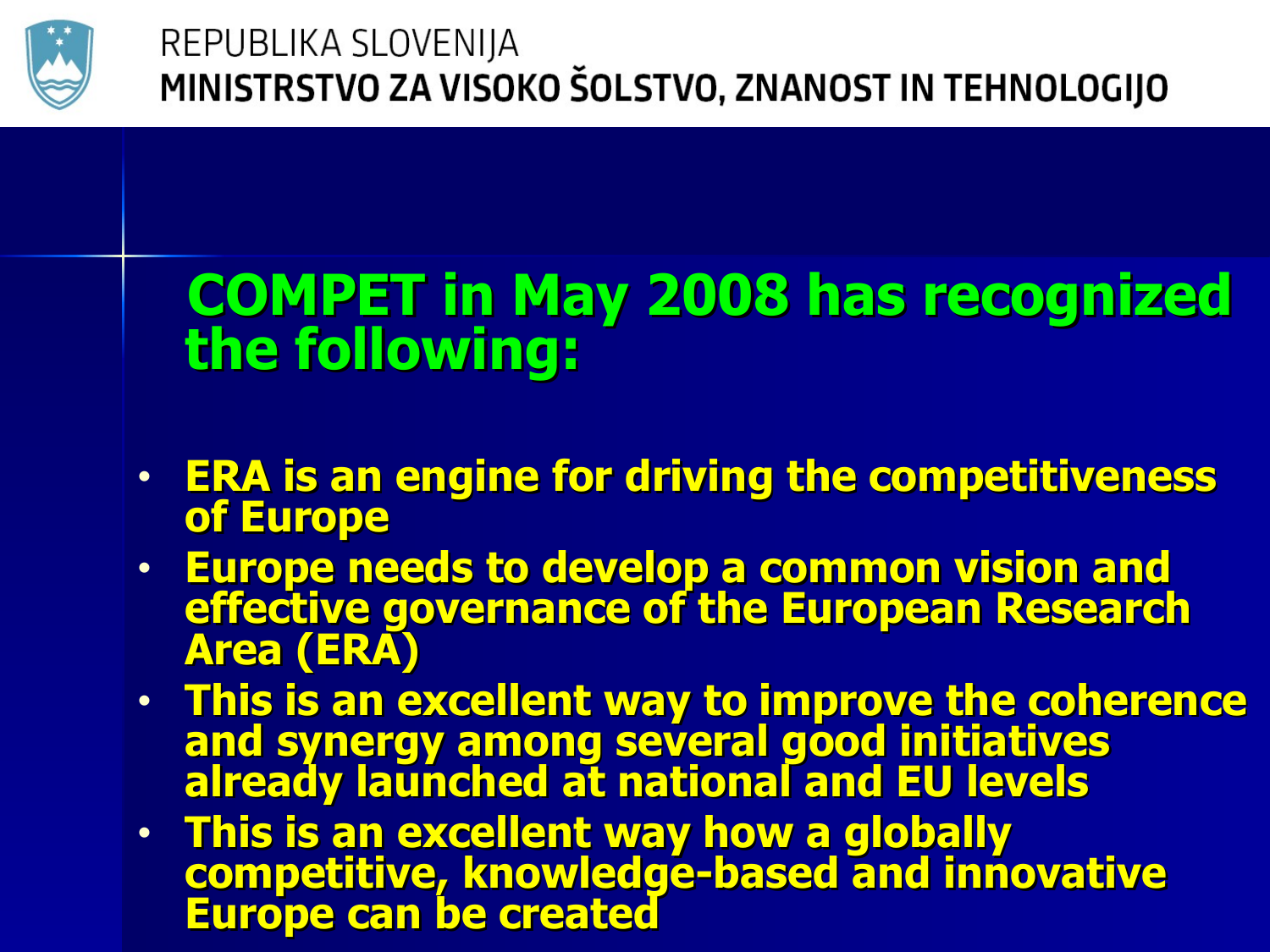

## **The Added value of the Ljubljana Process:**

- **Strengthened Partnership (a new commitment) a) between EU and National level b) between Public and Private Sectors**
- **Clearly defined vision**
- **Renewed energy for implementation**
- **Continuity of "trios" (Presidencies)**
- **Ownership and Responsibilities of Member States for the process**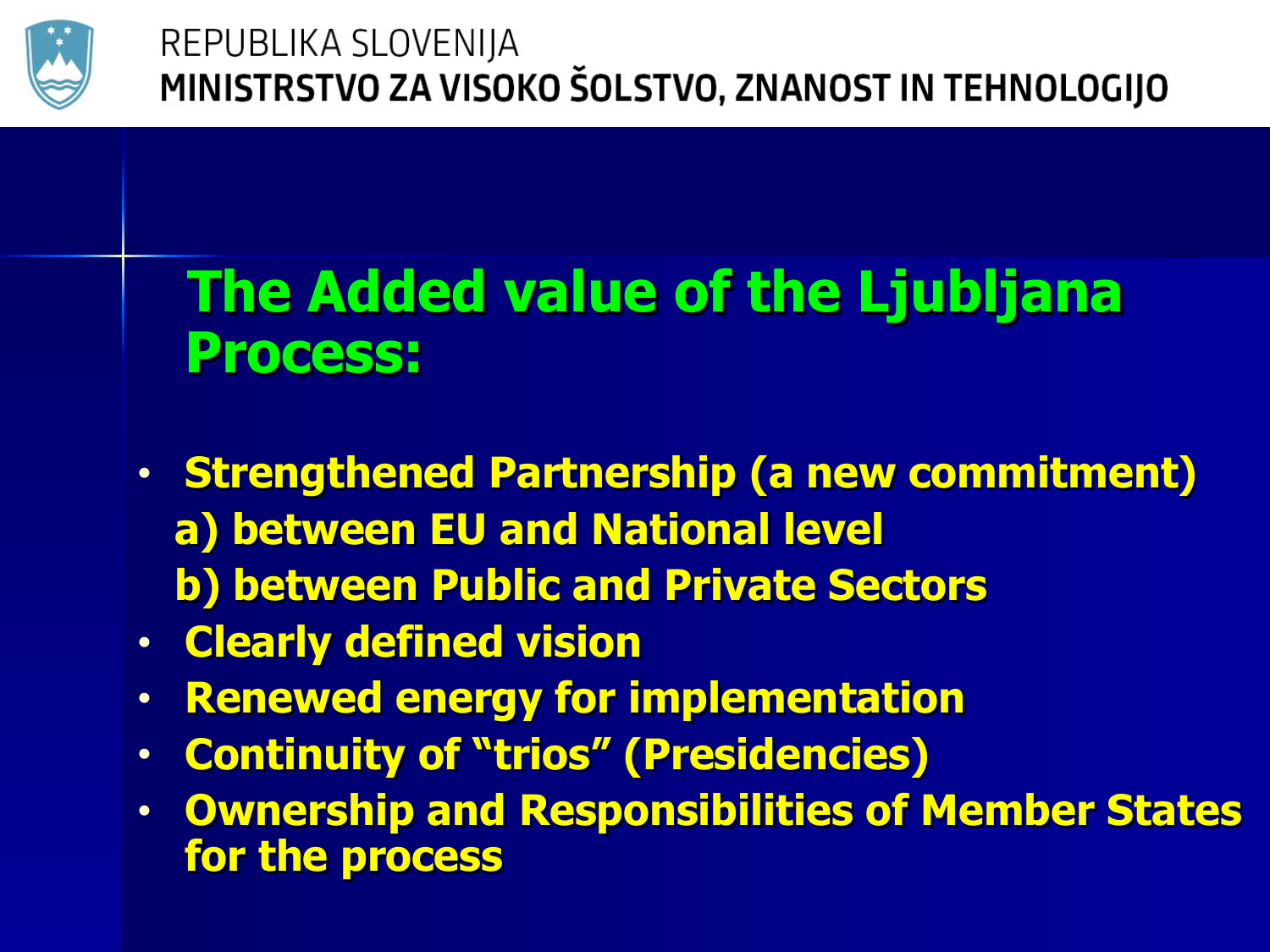

# **The ERA Vision should be based on 6 goals:**

- **realising a single labour market for researchers**
- **developing world-class research infrastructures**
- **strengthening research institutions**
- **sharing (free movement of) knowledge "Fifth Freedom"**
- **optimising research programmes and priorities**
- **opening to the world through international cooperation in S&T**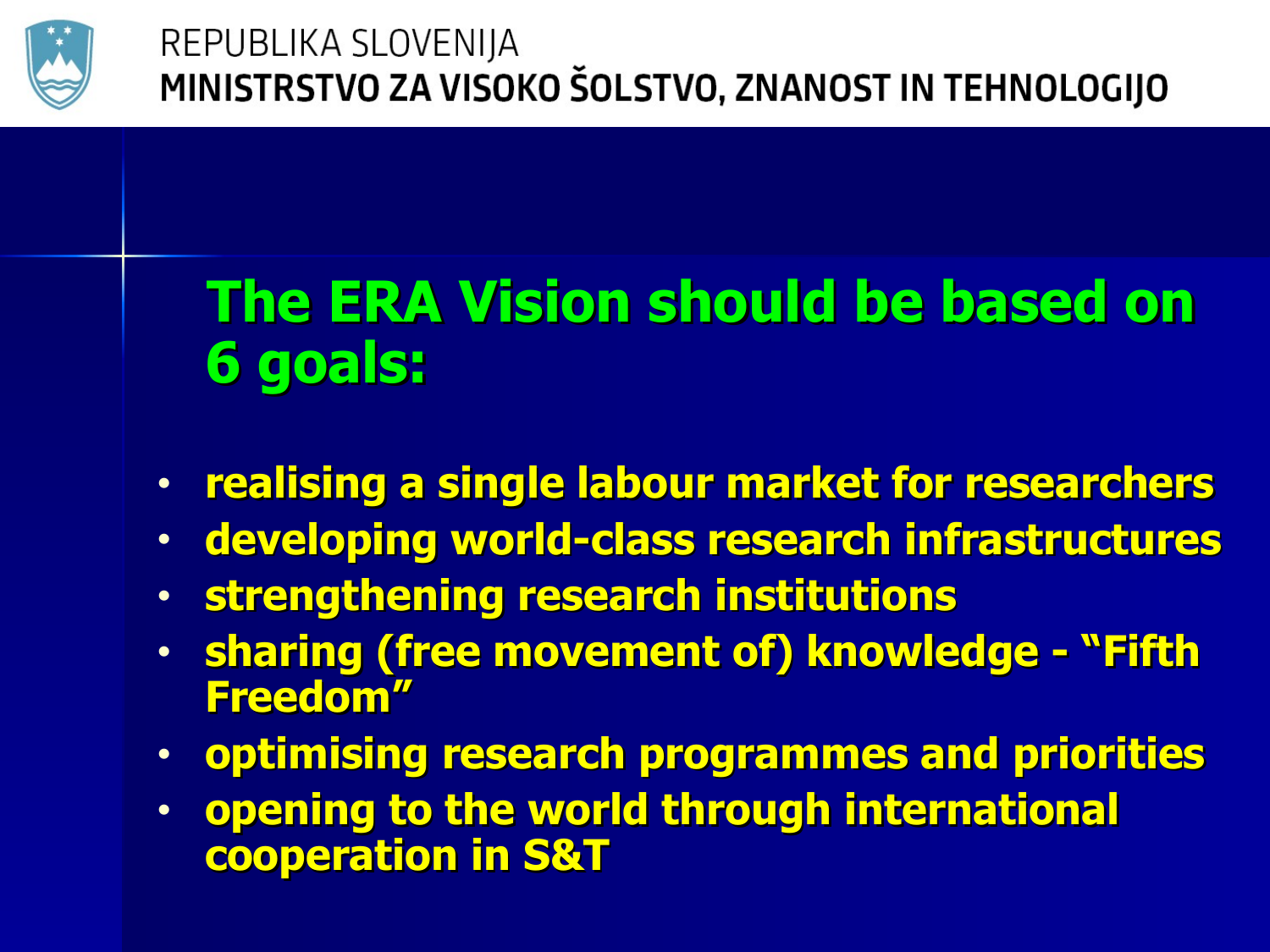

# **The Quality of the Ljubljana Process**

- **Europe a leading knowledge economy and society based on the "knowledge triangle" of research, innovation and education, as major drivers of competitiveness and QUALITY OF LIFE !**
- **Modern, dynamic universities and research organisations growing**
- **Benefits for citizens from the contribution of R&D efforts to solve major societal challenges**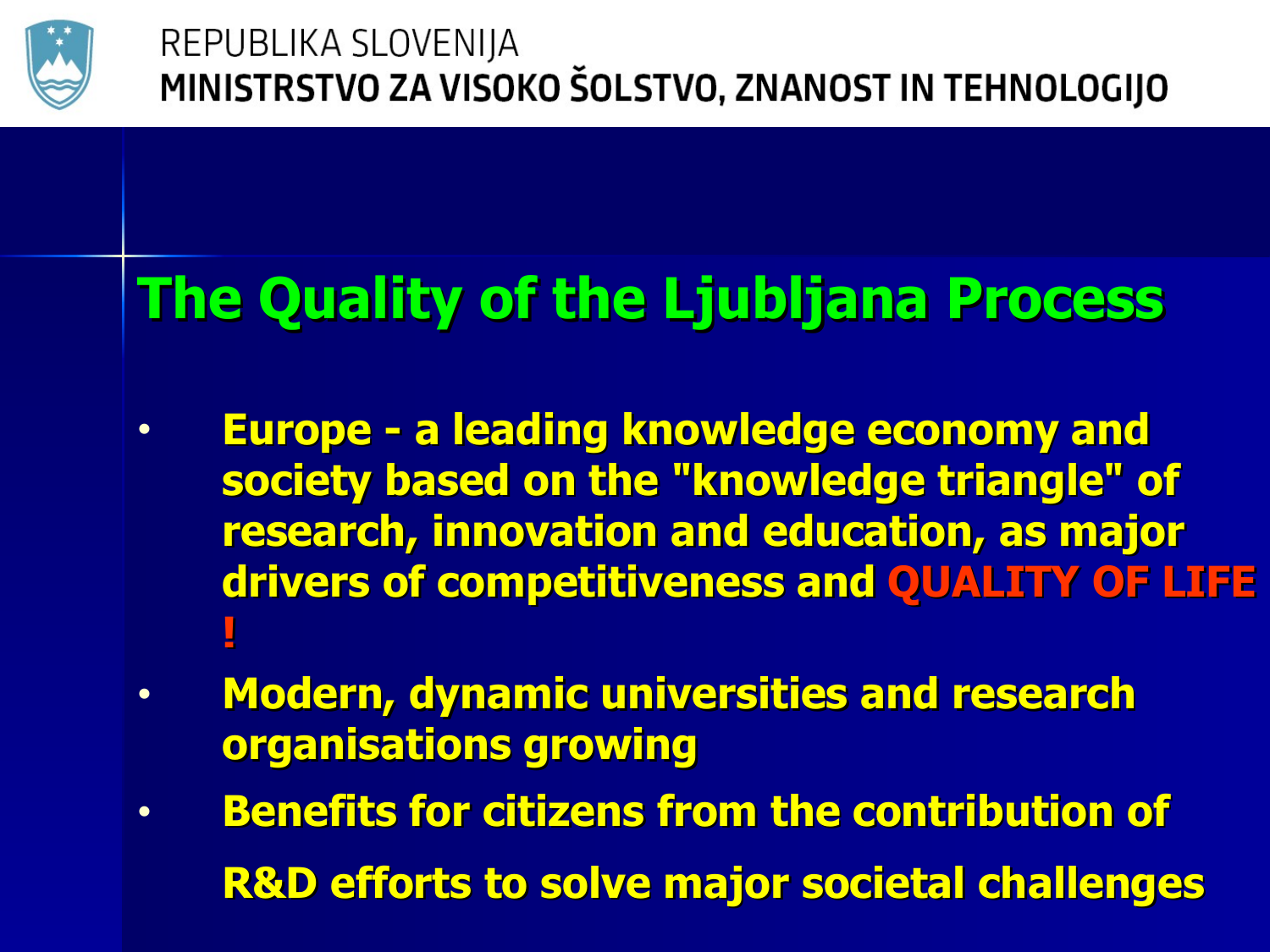

## **The importance of improved governance**

#### **GOALS:**

- **To set up the improved political governance to steer and stimulate the development of ERA**
- **To build links with other policies, such as education, innovation and cohesion policies**
- **To keep the EU Presidencies ("trios") closely cooperating among themselves and with the Commission in order to ensure a coherent and sustained progress in the future**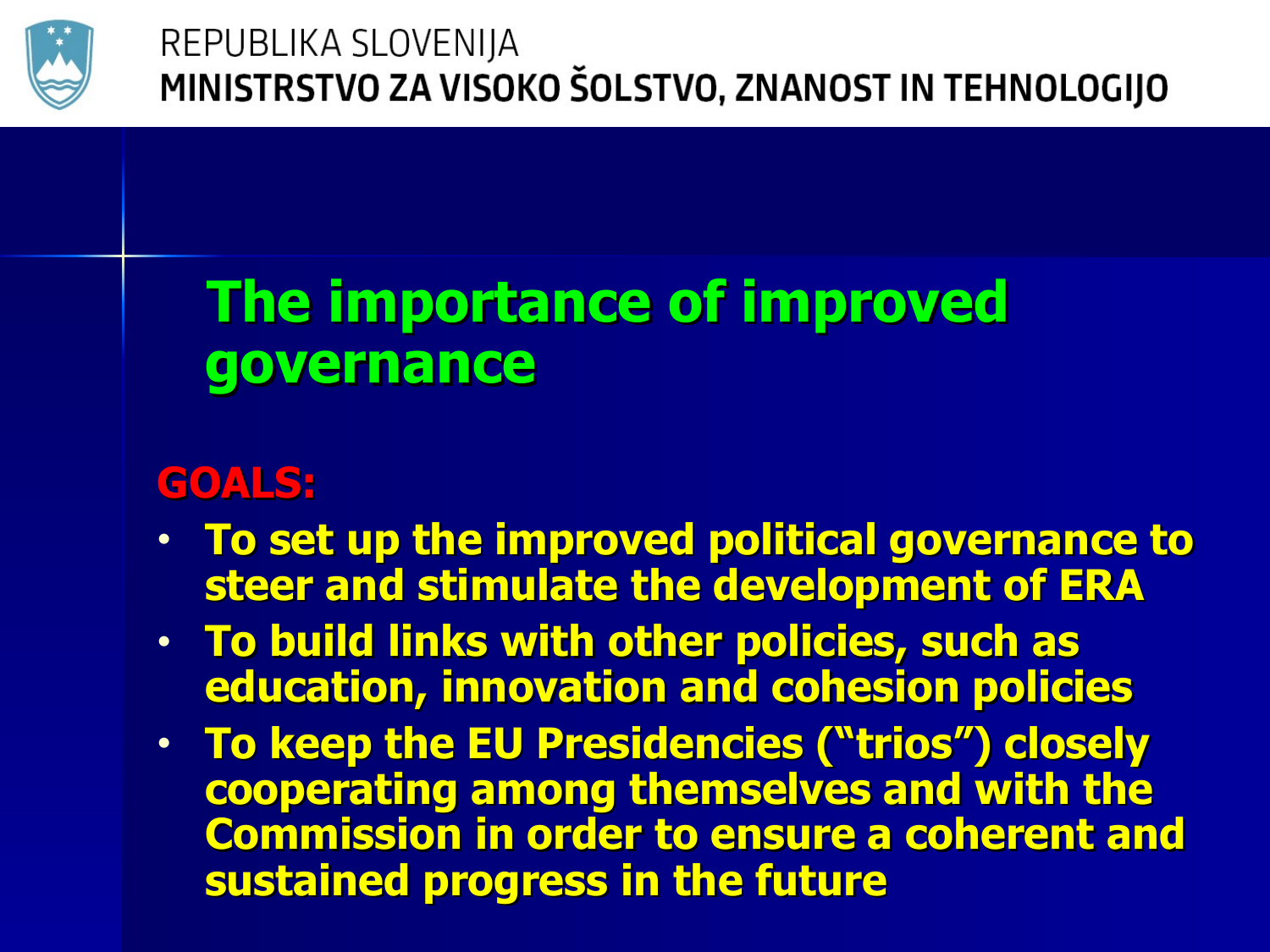

### **The principles and features of the improved governance**

- **Involvement of all Member States and associated countries including regional authorities, as well as universities and research organisations, civil society and business should be actively engaged in ERA governance**
- **Monitoring indicators and evaluation criteria should be defined, adopted and supported by an effective information system developed jointly by the Commission and the Member States**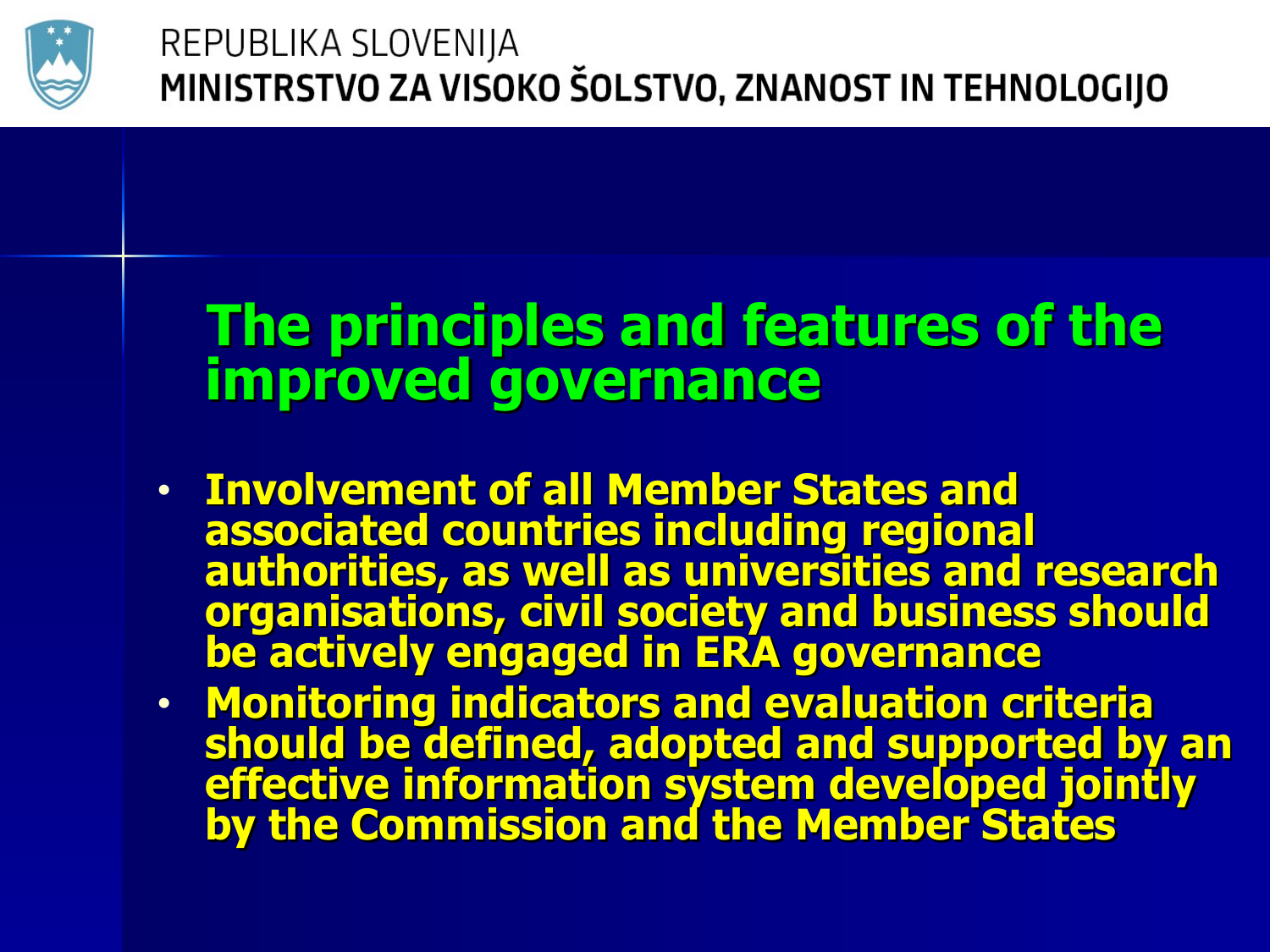

## **The principles and features of the improved governance (2)**

- **An effective information system should be based on the Open Method of Coordination, and should enable progress towards the shared vision of ERA and the specific ERA initiatives to be monitored**
- **From the early phases of planning of initiatives to their implementation, monitoring and evaluation, the partnership should be guided at the political level**
- **It avoids unnecessary complexity and improves coherence and effectiveness of ERA development**